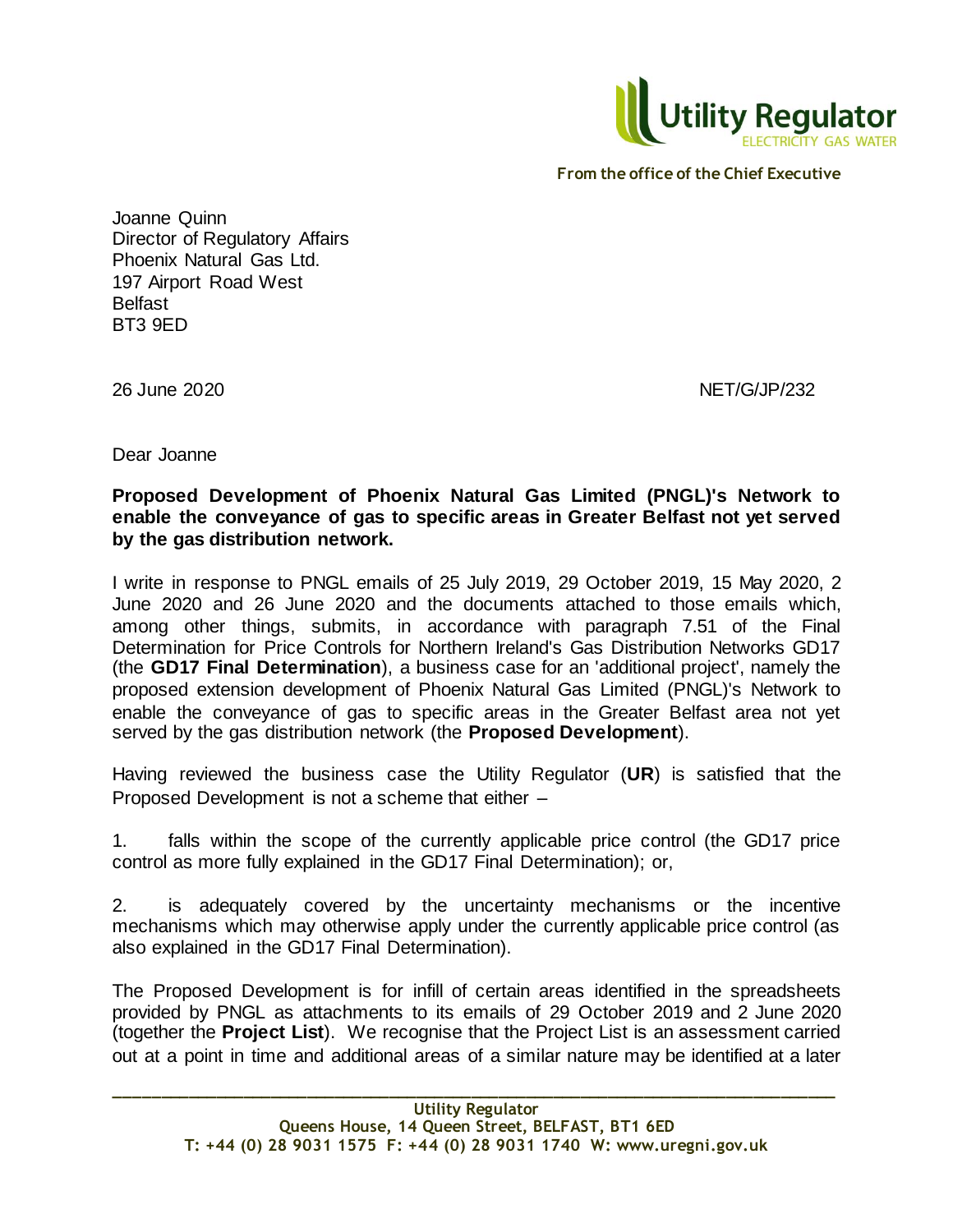

date and may be added to an amended Project List. To allow additional areas of a similar nature to be served, we will consider amendments to the list on an annual basis. Areas of a similar nature will be: within the general areas of development already served by gas; adjacent to areas already served by gas; include a general mix of properties similar to the mix of properties in the current Project List; and, the lengths per property will be comparable with the current Project List and will not require feeder mains.

Neither the Project List nor any other part of this decision, makes any change to the Licensed area, the extent of exclusivity or any other part of the gas conveyance licence held by PNGL (the **PNGL Licence**). The company may undertake the Additional Project to the extent that is permitted under the PNGL Licence.

# **Recovery of Costs**

The UR has assessed the scope and costs of the Proposed Development and confirms that it does not consider any adjustments are necessary to the currently applicable (GD17) price control for the purposes of the recovery of PNGL's costs in respect of the Proposed Development (which is hereafter referred to as the Additional Project).

However, the UR confirms that it will make provision within the GD23 price control with regard to the recovery of PNGL's costs of the Additional Project, as outlined below.

# Capital Expenditure (Capex)

- **Traffic Management Act (TMA).** No additional capex allowance is proposed for this item at the present time. However, should the TMA come into force before the start of the GD23 period the UR will consider the actual level of expenditure due to the implementation of the applicable legislation and make provision for it accordingly.
- **Pressure reducing stations.** No additional capex allowance is to be provided for pressure reducing stations in respect of the Additional Project.
- **7bar and feeder mains.** No additional capex allowance is to be provided for 7bar and feeder mains in respect of the Additional Project.
- **Other mains – existing domestic and I&C.** A capex allowance will be assessed based on the actual number of properties passed, annual average number of metres of infill laid per property passed up to a cap of 14.30 metres assessed over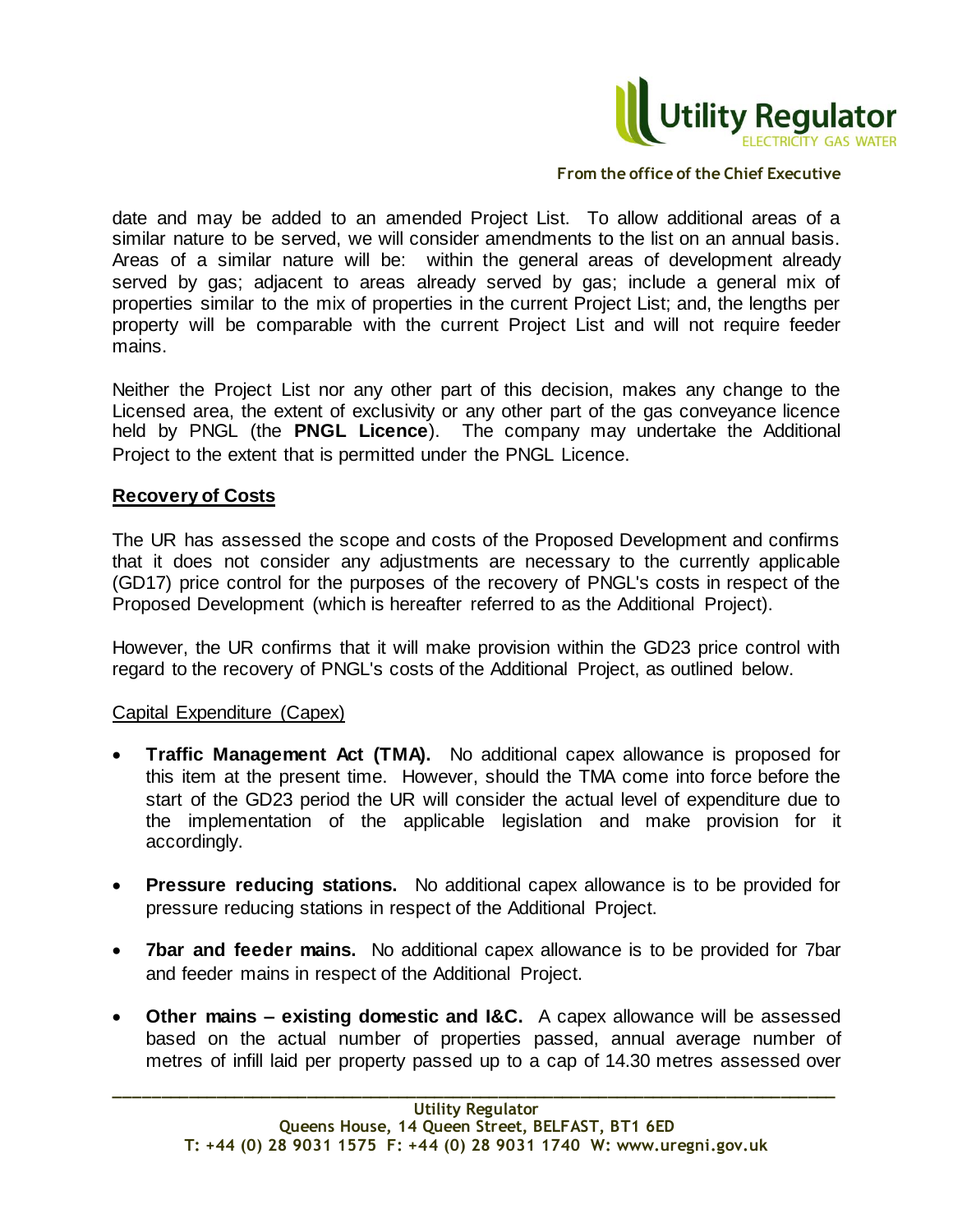

the duration of this Additional Project and a determined unit rate of £52.18 in December 2014 prices post the application of the Frontier Shift which has been averaged over the remainder of the GD17 period (2020-22).. We acknowledge this project will span two price control periods. Additional incentive and penalties will apply as outlined in section 7.32 of the GD17 final determination.

The allowance for Other mains – existing domestic and I&C will apply from the 1 March 2020. The allowance for infill completed in GD17 up to the 28 February 2020 will be determined through the uncertainty mechanism set out in Table 182 of the GD17 Final Determination. The Other mains determination for areas not served by the Additional Project (i.e. the Other mains determinations for Greater Belfast, Whitehead and East Down) will continue to apply as set out in the GD17 Uncertainty Mechanism.

- **Infill mains – new build domestic.** The Additional Project covers the infill of existing development. No additional capex allowance is to be provided for other mains to pass new build domestic properties as part of the Additional Project. All infill mains for new build domestic in GD17 will be covered by the Uncertainty Mechanism Capex Adjustment provisions of Condition 2.3 (Conveyance Charges, Other Terms for the Conveyance of Gas and the provision of Conveyance services Conditions) in the PNGL Licence, and will be based on the number of connections and determined unit rates as defined in the GD17 final determination.
- **Domestic / I&C meters.** A capex allowance for meters for connections to properties which are readily connectable from the proposed Other mains will be provided, through the Uncertainty Mechanism Capex Adjustment provisions of Condition 2.3 (Conveyance Charges, Other Terms for the Conveyance of Gas and the provision of Conveyance services Conditions) in the PNGL Licence, and will be based on the number of connections and determined unit rates as defined in the GD17 final determination.
- **Domestic / I&C services.** Allowances for services for connections to properties which are readily connectable from the proposed Other mains will be made through the Uncertainty Mechanism Capex Adjustment provisions of Condition 2.3 (Conveyance Charges, Other Terms for the Conveyance of Gas and the provision of Conveyance services Conditions) in the PNGL Licence, and will be based on the number of connections and determined unit rates as defined in the GD17 final determination.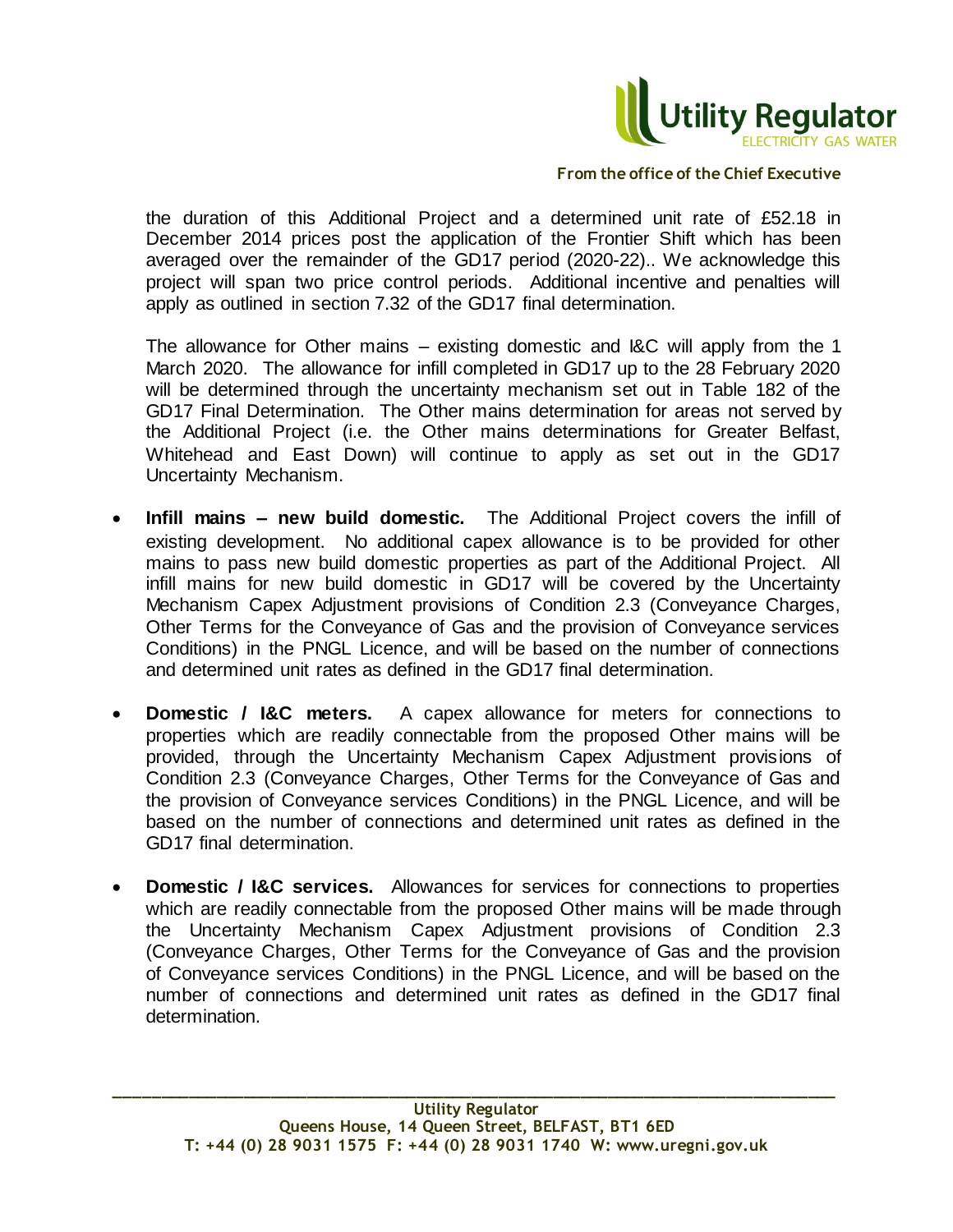

#### Operational Expenditure (Opex)

 **Connections.** The GD17 connection incentive payment of "owner occupied connections" to the proposed infill mains will be made through the Uncertainty Mechanism Opex Adjustment provisions of Condition 2.3 (Conveyance Charges, Other Terms for the Conveyance of Gas and the provision of Conveyance services Conditions) in the PNGL Licence based on the total number of connections made in GD17 subject to the application of a 33% non-additionality to the revised connection targets set out below, and subject to the deduction of a lump sum of £82,739 in December 2014 prices).

No other additional opex allowances will be made in GD17 in relation to this Additional Project.

# Rate of Return

 The Uncertainty Mechanism Rate of Return Adjustment provisions of Condition 2.3 (Conveyance Charges, Other Terms for the Conveyance of Gas and the provision of Conveyance services Conditions) in the PNGL Licence (as described in the GD17 Final Determination) will apply to the allowances applicable to the Additional Project.

# **Other Matters**

The UR also confirms that the following will apply in respect of certain targets, outputs, and reporting obligation of PNGL in relation to the Additional Project.

#### Adjustment of targets

- **Properties passed targets.** The properties passed targets will not be amended as a result of this additional project. As this Additional Project did not form part of the GD17 final determination and the basis on which the property passed target was set, properties passed as a result of this additional project will not be included in the implementation of the GD17 properties passed mechanism.
- **Owner occupied (OO) connection target.** The owner occupied connection targets will be adjusted as a result of this Additional Project as shown below.

|                       | 2017 | 2018 | 2019 | 2020 | 2021 | 2022 | <b>GD17</b> |
|-----------------------|------|------|------|------|------|------|-------------|
| <b>Belfast infill</b> |      |      |      | 54   | 182  | 283  | 519         |